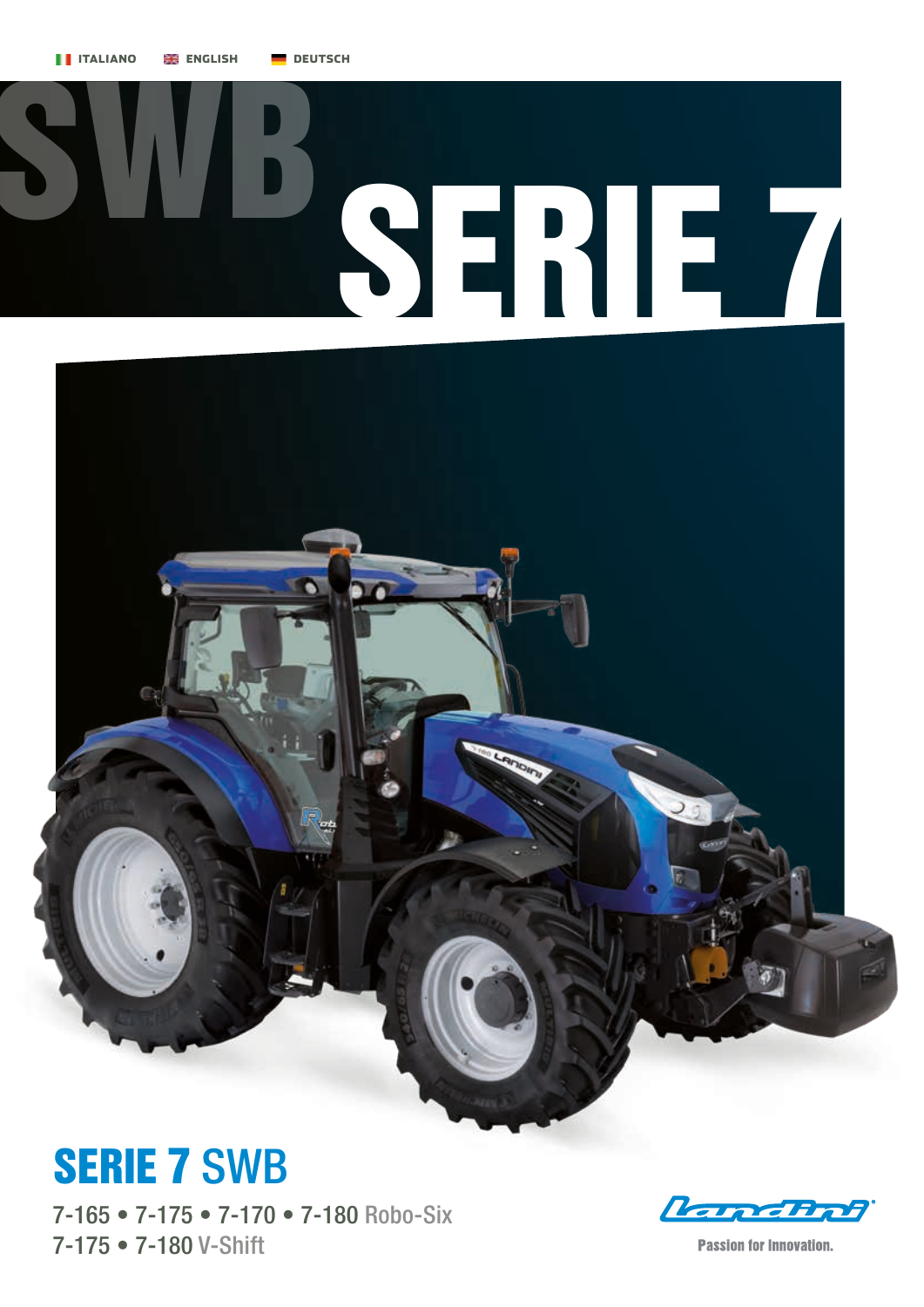| <b>TELESTION</b>                                                                                                                                                                  | $7 - 165$<br>Robo-Six                                                                                                                                                            | $7 - 175$<br>Robo-Six       | $7 - 170$<br>Robo-Six                                                                                                             | $7 - 180$<br>Robo-Six                                           | $7 - 175$<br>V-Shift                  | $7 - 180$<br>V-Shift                |
|-----------------------------------------------------------------------------------------------------------------------------------------------------------------------------------|----------------------------------------------------------------------------------------------------------------------------------------------------------------------------------|-----------------------------|-----------------------------------------------------------------------------------------------------------------------------------|-----------------------------------------------------------------|---------------------------------------|-------------------------------------|
| <b>PRESTAZIONI MOTORE</b>                                                                                                                                                         |                                                                                                                                                                                  |                             |                                                                                                                                   |                                                                 |                                       |                                     |
| CV / kW<br>Potenza massima (97/68/CE - ISO TR 14396)                                                                                                                              | 155 / 114                                                                                                                                                                        | 166 / 122                   | 155 / 114                                                                                                                         | 166 / 122                                                       | 166 / 122                             | 166 / 122                           |
| Potenza massima con EPM (97/68/CE - ISO TR 14396)<br>CV / kW<br>Regime di potenza massima<br>giri/min                                                                             | 165 / 122                                                                                                                                                                        | 175 / 129                   | 165 / 122<br>1900                                                                                                                 | 175 / 129                                                       | 175 / 129                             | 175 / 129                           |
| Coppia massima senza EPM, (con EPM) - a 1400 giri/min<br>Nm                                                                                                                       | 652 (676)                                                                                                                                                                        | 700 (700)                   | 652 (676)                                                                                                                         | 700 (700)                                                       | 700 (700)                             |                                     |
| Produttore                                                                                                                                                                        |                                                                                                                                                                                  |                             | <b>FPT</b>                                                                                                                        |                                                                 |                                       |                                     |
| Tipo motore - Installazione                                                                                                                                                       |                                                                                                                                                                                  | NEF 45 - motore strutturale | NEF 67 - motore strutturale                                                                                                       |                                                                 | <b>NEF 45</b><br>motore strutturale   | <b>NEF 67</b><br>motore strutturale |
| Post-trattamento Stage V / Tier 4 Final                                                                                                                                           |                                                                                                                                                                                  |                             | HI-eSCR2                                                                                                                          |                                                                 |                                       |                                     |
| Numero di cilindri / Cilindrata / Valvole                                                                                                                                         |                                                                                                                                                                                  | 4 / 4,5 litri / 16          | 6 / 6,7 litri / 24                                                                                                                |                                                                 | 4 / 4,5 litri / 16                    | 6 / 6,7 litri / 24                  |
| Sistema di aspirazione                                                                                                                                                            |                                                                                                                                                                                  |                             | turbo con intercooler<br>intervallo di manutenzione 500 ore                                                                       |                                                                 |                                       |                                     |
| Manutenzione<br><b>CAPACITA'</b>                                                                                                                                                  |                                                                                                                                                                                  |                             |                                                                                                                                   |                                                                 |                                       |                                     |
| Serbatoio carburante                                                                                                                                                              |                                                                                                                                                                                  |                             |                                                                                                                                   | 280                                                             |                                       |                                     |
| Serbatoio AdBlue / DEF                                                                                                                                                            |                                                                                                                                                                                  |                             | 46                                                                                                                                |                                                                 |                                       |                                     |
| <b>TRASMISSIONE</b>                                                                                                                                                               |                                                                                                                                                                                  |                             |                                                                                                                                   |                                                                 |                                       |                                     |
| Tipo                                                                                                                                                                              | Robo-Six<br>Trasmissione 6 powershift e 5 gamme robotizzate                                                                                                                      |                             |                                                                                                                                   | V-Shift<br>Trasmissione a variazione continua                   |                                       |                                     |
| Rapporti                                                                                                                                                                          | $\bullet$ - 30 AV + 15 RM senza superriduttore<br>$O$ 54 AV + 27 RM 54 AV + 27 RM con superriduttore                                                                             |                             |                                                                                                                                   |                                                                 |                                       |                                     |
| Velocità minima - regime motore<br>m/h - giri/min                                                                                                                                 |                                                                                                                                                                                  |                             | 3,2 senza superriduttore - 0,4 con superriduttore                                                                                 |                                                                 | $40 - 2200$                           |                                     |
| Velocità 40 km/h - regime motore<br>giri/min                                                                                                                                      |                                                                                                                                                                                  |                             | $• - 1577$                                                                                                                        |                                                                 | $-1550$                               |                                     |
| Velocità 50 km/h - regime motore<br>giri/min                                                                                                                                      |                                                                                                                                                                                  |                             | $O - 1971$                                                                                                                        |                                                                 | $O - 1690$                            |                                     |
| Controllo trasmissione                                                                                                                                                            |                                                                                                                                                                                  |                             | EasyPilot su consolle destra (con distributori meccanici)<br>EasyPilot con bracciolo multifunzione (con distributori elettronici) |                                                                 | EasyPilot con bracciolo multifunzione |                                     |
| APS - Auto PowerShift<br><b>ASSALI ANTERIORE E POSTERIORE</b>                                                                                                                     |                                                                                                                                                                                  |                             | · automatismo di cambiata powershift e gamma a gestione elettronica                                                               |                                                                 |                                       |                                     |
| Assale anteriore sospeso                                                                                                                                                          |                                                                                                                                                                                  |                             | O - IFS con sistema di sospensione a ruote indipendenti                                                                           |                                                                 |                                       |                                     |
| <b>SISTEMI DI FRENATURA</b>                                                                                                                                                       |                                                                                                                                                                                  |                             |                                                                                                                                   |                                                                 |                                       |                                     |
| Freni anteriori                                                                                                                                                                   |                                                                                                                                                                                  |                             | innesto automatico delle 4 ruote motrici in frenata                                                                               |                                                                 |                                       |                                     |
| Sistemi di frenatura rimorchio                                                                                                                                                    | O - frenatura pneumatica 2 oppure 2+1 linee MR con o senza frenatura idraulica singola linea,<br>frenatura idraulica doppia linea MR (solo versione 40 km/h)                     |                             |                                                                                                                                   |                                                                 |                                       |                                     |
| Freno motore                                                                                                                                                                      |                                                                                                                                                                                  |                             | ٠                                                                                                                                 |                                                                 |                                       |                                     |
| <b>CIRCUITO IDRAULICO</b>                                                                                                                                                         |                                                                                                                                                                                  |                             |                                                                                                                                   |                                                                 |                                       |                                     |
| Pompa idraulica assiale con sistema CCLS a centro chiuso - portata<br>Pompa idraulica assiale con sistema CCLS a centro chiuso - alta portata                                     |                                                                                                                                                                                  |                             | O - 160 l/min                                                                                                                     | $-123$ l/min                                                    |                                       |                                     |
| Pompa dedicata allo sterzo - portata                                                                                                                                              |                                                                                                                                                                                  |                             | $-52$ l/min                                                                                                                       |                                                                 |                                       |                                     |
| Distributori posteriori tipo, portata, min - max                                                                                                                                  | $\bullet$ - 3 meccanici, 80 l/min -<br>· - 3 elettronici<br>O -100 l/min 3E, 4E, 5E, 3E+2E, 4E+2E<br>- 2M, 3M + 2E, distributori elettronici, 100 l/min 3E, 4E, 5E, 3E+2E, 4E+2E |                             |                                                                                                                                   |                                                                 |                                       |                                     |
| Divisore di flusso con selettore - portata                                                                                                                                        |                                                                                                                                                                                  |                             | O - 3 vie con attacchi rapidi dedicati - 60 l/min per sezione                                                                     |                                                                 |                                       |                                     |
| Distributori ventrali - portata                                                                                                                                                   |                                                                                                                                                                                  |                             | O - 2 elettroidraulici con joystick multifunzione - 100 l/min                                                                     |                                                                 |                                       |                                     |
| ATTACCO A 3 PUNTI POSTERIORE                                                                                                                                                      |                                                                                                                                                                                  |                             |                                                                                                                                   |                                                                 |                                       |                                     |
| Sollevatore posteriore a controllo elettronico                                                                                                                                    | con controllo dello sforzo ai bracci inferiori, controllo in posizione, intermix e flottante                                                                                     |                             |                                                                                                                                   |                                                                 |                                       |                                     |
| Categoria - tipo di attacchi<br>Capacità massima di sollevamento ai ganci - diametro cilindri<br>kg                                                                               | III - rotule con ganci ad attacco rapido<br>$\bullet$ - 6400 - 80 mm - $\circ$ - 9300 - 100 mm                                                                                   |                             |                                                                                                                                   | $• - 9300 - 100$ mm                                             |                                       |                                     |
| PRESA DI FORZA POSTERIORE                                                                                                                                                         |                                                                                                                                                                                  |                             |                                                                                                                                   |                                                                 |                                       |                                     |
| Velocità                                                                                                                                                                          |                                                                                                                                                                                  |                             | 540 / 540 E / 1000 / 1000 E                                                                                                       |                                                                 |                                       |                                     |
| <b>ATTACCO A 3 PUNTI ANTERIORE</b>                                                                                                                                                |                                                                                                                                                                                  |                             |                                                                                                                                   |                                                                 |                                       |                                     |
| Sollevatore anteriore a controllo elettronico                                                                                                                                     | O - con controllo di posizione                                                                                                                                                   |                             |                                                                                                                                   |                                                                 |                                       |                                     |
| Capacità massima di sollevamento (OCSE ai ganci)<br>kg<br><b>FRONT PTO</b>                                                                                                        | 3500                                                                                                                                                                             |                             |                                                                                                                                   |                                                                 |                                       |                                     |
| Tipo                                                                                                                                                                              |                                                                                                                                                                                  |                             |                                                                                                                                   |                                                                 |                                       |                                     |
| Velocità                                                                                                                                                                          | O - elettroidraulica con modulazione dell'innesto<br>1000                                                                                                                        |                             |                                                                                                                                   |                                                                 |                                       |                                     |
| <b>CABINA</b>                                                                                                                                                                     |                                                                                                                                                                                  |                             |                                                                                                                                   |                                                                 |                                       |                                     |
| Sospensione meccanica Landini                                                                                                                                                     |                                                                                                                                                                                  |                             | · sistema di sospensione meccanica della cabina                                                                                   |                                                                 |                                       |                                     |
| EasyPilot con bracciolo multifunzione                                                                                                                                             | O - con distributori elettroidraulici                                                                                                                                            |                             |                                                                                                                                   |                                                                 |                                       |                                     |
| DSM Data Screen Manager                                                                                                                                                           | O - monitor touch screen 12" con distributori elettroidraulici                                                                                                                   |                             |                                                                                                                                   | · monitor touch screen 12"<br>con distributori elettroidraulici |                                       |                                     |
| Radio                                                                                                                                                                             | O - con radio DAB mp3, 4 altoparlanti, bluetooth, aux in e microfono integrato                                                                                                   |                             |                                                                                                                                   |                                                                 |                                       |                                     |
| Fari di lavoro alogeni                                                                                                                                                            | · 14 con EasyPilot su consolle destra<br>O - 18 con EasyPilot su bracciolo multifunzione                                                                                         |                             |                                                                                                                                   | O - 18 con EasyPilot su bracciolo<br>multifunzione              |                                       |                                     |
| Fari di lavoro LED                                                                                                                                                                | O - con EasyPilot su consolle destra<br>O - 20 con EasyPilot su bracciolo multifunzione                                                                                          |                             |                                                                                                                                   | O - 20 con EasyPilot su bracciolo<br>multifunzione              |                                       |                                     |
| <b>TECNOLOGIA A BORDO</b>                                                                                                                                                         |                                                                                                                                                                                  |                             |                                                                                                                                   |                                                                 |                                       |                                     |
| PSM Precision Steering Management, ISObus posteriore & EazySteer - predisposizione                                                                                                | О                                                                                                                                                                                |                             |                                                                                                                                   |                                                                 |                                       |                                     |
| PSM Precision Steering Management, ISObus posteriore & EazySteer - kit completo EGNOS<br>PSM Precision Steering Management, ISObus posteriore & EazySteer -kit completo RTK NTRIP | $\circ$<br>O - Ricambi Argo Tractors                                                                                                                                             |                             |                                                                                                                                   |                                                                 |                                       |                                     |
| Landini Fleet Management - 3 anni di abbonamento completo                                                                                                                         |                                                                                                                                                                                  |                             | $\circ$                                                                                                                           |                                                                 |                                       |                                     |
| <b>DIMENSIONI E PESI</b>                                                                                                                                                          |                                                                                                                                                                                  |                             |                                                                                                                                   |                                                                 |                                       |                                     |
| Passo<br>mm                                                                                                                                                                       |                                                                                                                                                                                  | 2651                        | 2760                                                                                                                              |                                                                 | 2651                                  | 2760                                |
| Peso alla spedizione - misurato con specifiche medie<br>kg                                                                                                                        |                                                                                                                                                                                  | 6400                        | 6700                                                                                                                              |                                                                 | 6400                                  | 6700                                |
| Peso massimo ammissibile                                                                                                                                                          | 11500<br>kg                                                                                                                                                                      |                             |                                                                                                                                   |                                                                 |                                       |                                     |
| Dimensione massima pneumatici anteriori e posteriori - (indice RI)<br>mm<br>Legenda: · di serie O optional                                                                        |                                                                                                                                                                                  |                             | 600 / 60R28 (RI 675) - 710 / 60R38 (RI 875)                                                                                       |                                                                 |                                       |                                     |

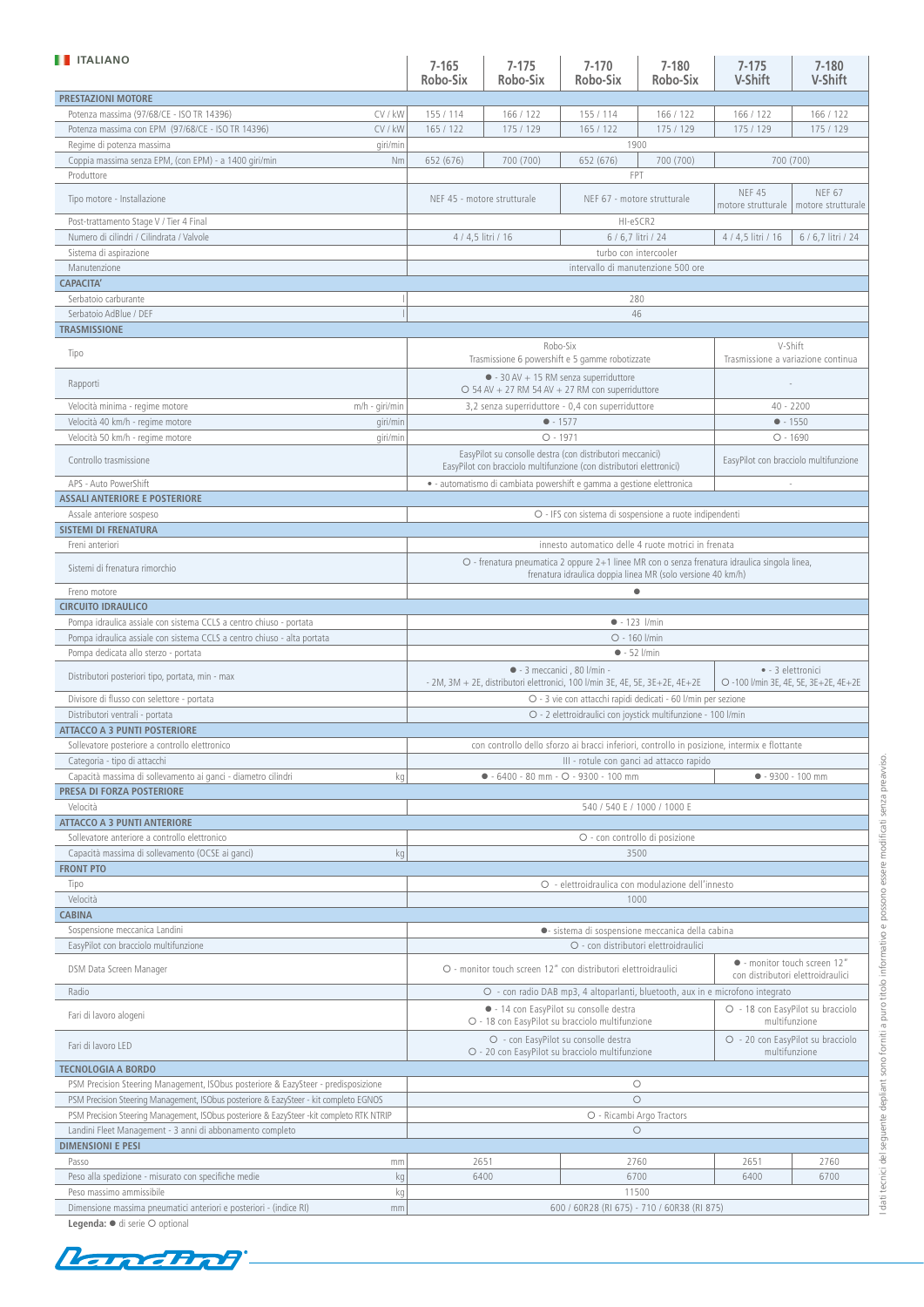| <b>ENGLISH</b>                                                                           | $7 - 165$<br>Robo-Six                                                                                                                                                                      | $7 - 175$<br>Robo-Six                                                                                                           | $7 - 170$<br>Robo-Six                                                 | $7 - 180$<br>Robo-Six          | $7 - 175$<br>V-Shift                                                | $7 - 180$<br>V-Shift               |
|------------------------------------------------------------------------------------------|--------------------------------------------------------------------------------------------------------------------------------------------------------------------------------------------|---------------------------------------------------------------------------------------------------------------------------------|-----------------------------------------------------------------------|--------------------------------|---------------------------------------------------------------------|------------------------------------|
| <b>ENGINE</b>                                                                            |                                                                                                                                                                                            |                                                                                                                                 |                                                                       |                                |                                                                     |                                    |
| Max power (97/68/EC - ISO TR 14396)<br>hp/kW                                             | 155 / 114                                                                                                                                                                                  | 166 / 122                                                                                                                       | 155 / 114                                                             | 166 / 122                      | 166 / 122                                                           | 166 / 122                          |
| Max power with EPM (97/68/EC - ISO TR 14396)<br>hp/kW                                    | 165 / 122                                                                                                                                                                                  | 175 / 129                                                                                                                       | 165 / 122<br>1900                                                     | 175 / 129                      | 175 / 129                                                           | 175 / 129                          |
| Engine speed at max power<br>rpm<br>Max torque without EPM (with EPM) at 1400 rpm<br>Nm  | 652 (676)                                                                                                                                                                                  | 700 (700)                                                                                                                       | 652 (676)                                                             | 700 (700)                      | 700 (700)                                                           |                                    |
| Manufacturer                                                                             |                                                                                                                                                                                            |                                                                                                                                 | FPT                                                                   |                                |                                                                     |                                    |
| Engine type - Installation                                                               |                                                                                                                                                                                            | NEF 45 - structural engine                                                                                                      | NEF 67 - structural engine                                            |                                | <b>NEF 45</b><br>structural engine                                  | <b>NEF 67</b><br>structural engine |
| Exhaust after-treatment - Stage V / Tier 4 Final                                         |                                                                                                                                                                                            |                                                                                                                                 | HI-eSCR2                                                              |                                |                                                                     |                                    |
| Cylinders / Displacement / Valves                                                        |                                                                                                                                                                                            | $4/4.5$ $1/16$                                                                                                                  | $6/6.7$ $1/24$                                                        |                                | $4/4.5$ $1/16$                                                      | $6/6.7$ $1/24$                     |
| Air intake system<br>Maintenance interval                                                |                                                                                                                                                                                            |                                                                                                                                 | turbo intercooler                                                     | 500 hours                      |                                                                     |                                    |
| <b>CAPACITIES</b>                                                                        |                                                                                                                                                                                            |                                                                                                                                 |                                                                       |                                |                                                                     |                                    |
| Fuel tank                                                                                |                                                                                                                                                                                            |                                                                                                                                 | 280                                                                   |                                |                                                                     |                                    |
| AdBlue / DEF tank                                                                        |                                                                                                                                                                                            |                                                                                                                                 | 46                                                                    |                                |                                                                     |                                    |
| <b>TRANSMISSION</b>                                                                      |                                                                                                                                                                                            |                                                                                                                                 |                                                                       |                                |                                                                     |                                    |
| Type                                                                                     |                                                                                                                                                                                            | Robo-Six<br>6 powershift speeds and 5 robotized ranges                                                                          |                                                                       |                                | V-Shift<br>continuously variable transmission                       |                                    |
| No. of gears                                                                             | $\bullet$ - 30 FWD + 15 REV without creeper<br>$O$ 54 FWD + 27 REV with creeper                                                                                                            |                                                                                                                                 |                                                                       |                                |                                                                     |                                    |
| Minimum speed - Engine revs<br>$m/h$ - rpm<br>Engine speed at 40 km/h                    |                                                                                                                                                                                            | 3.2 without creeper - 0.4 with creeper<br>• 1577                                                                                |                                                                       |                                | $40 - 2200$<br>$• - 1550$                                           |                                    |
| rpm<br>Engine speed at 50 km/h<br>rpm                                                    |                                                                                                                                                                                            | $O - 1971$                                                                                                                      |                                                                       |                                | $O - 1690$                                                          |                                    |
| Transmission control                                                                     |                                                                                                                                                                                            | EasyPilot on RH console (with mechanical remote valves)<br>- EasyPilot on multifunction armrest (with electronic remote valves) |                                                                       |                                | EasyPilot<br>with multifunction armrest                             |                                    |
| APS - Auto PowerShift                                                                    |                                                                                                                                                                                            |                                                                                                                                 | • - electronically-controlled automatic powershift and range shifting |                                |                                                                     |                                    |
| <b>FRONT AND REAR AXLES</b>                                                              |                                                                                                                                                                                            |                                                                                                                                 |                                                                       |                                |                                                                     |                                    |
| Front suspended axle                                                                     |                                                                                                                                                                                            |                                                                                                                                 | O - IFS with independent front wheel suspension                       |                                |                                                                     |                                    |
| <b>BRAKING SYSTEM</b><br>Front braking system                                            |                                                                                                                                                                                            |                                                                                                                                 |                                                                       |                                |                                                                     |                                    |
| Trailer braking system                                                                   | automatic 4WD engagement when braking<br>O - pneumatic brake as per MR with 2 or 2+1 lines, with or without single-line hydraulic brake<br>2-line hydraulic brake as per MR (40 km/h only) |                                                                                                                                 |                                                                       |                                |                                                                     |                                    |
| Engine brake                                                                             |                                                                                                                                                                                            |                                                                                                                                 | $\bullet$                                                             |                                |                                                                     |                                    |
| <b>HYDRAULIC SYSTEM</b>                                                                  |                                                                                                                                                                                            |                                                                                                                                 |                                                                       |                                |                                                                     |                                    |
| Hydraulic piston pump with CCLS system - flow rate                                       |                                                                                                                                                                                            |                                                                                                                                 | $-123$ l/min                                                          |                                |                                                                     |                                    |
| Hydraulic piston pump with CCLS system - high flow rate<br>Steering pump - flow rate     |                                                                                                                                                                                            |                                                                                                                                 | O - 160 l/min<br>$-52$ l/min                                          |                                |                                                                     |                                    |
| Rear remote valves - type, flow rate, min - max                                          | • - 3 mechanical remotes (M), 80 l/min<br>O - 2M, 3M + 2E, 100 l/min 3E, 4E, 5E, 3E+2E, 4E+2E                                                                                              |                                                                                                                                 |                                                                       |                                | • - 3 electronic remotes (E), 100 l/min<br>3E, 4E, 5E, 3E+2E, 4E+2E |                                    |
| Flow diverter with flow selector - section flow rate                                     | O - 3 sections with dedicated push-pull connectors - 60 l/min per section                                                                                                                  |                                                                                                                                 |                                                                       |                                |                                                                     |                                    |
| Mid-mounted remote valves - flow rate                                                    | O - 2 electrohydraulic remotes with multifunction joystick - 100 l/min                                                                                                                     |                                                                                                                                 |                                                                       |                                |                                                                     |                                    |
| <b>REAR 3-POINT HITCH</b>                                                                |                                                                                                                                                                                            |                                                                                                                                 |                                                                       |                                |                                                                     |                                    |
| Electronically-controlled rear hitch                                                     | with lower link draft control, position control, mixed control, float position                                                                                                             |                                                                                                                                 |                                                                       |                                |                                                                     |                                    |
| Category - hitch type<br>Max lift capacity at the hooks - ram diameter<br>kg             | III - quick couplers<br>$-6400 - 80$ mm $ O - 9300 - 100$ mm                                                                                                                               |                                                                                                                                 | $-9300 - 100$ mm                                                      |                                |                                                                     |                                    |
| <b>REAR PTO</b>                                                                          |                                                                                                                                                                                            |                                                                                                                                 |                                                                       |                                |                                                                     |                                    |
| Speeds                                                                                   | 540 / 540 E / 1000 / 1000 E                                                                                                                                                                |                                                                                                                                 |                                                                       |                                |                                                                     |                                    |
| <b>FRONT 3-POINT HITCH</b>                                                               |                                                                                                                                                                                            |                                                                                                                                 |                                                                       |                                |                                                                     |                                    |
| Electronically-controlled front hitch<br>Max lifting capacity (OECD at the hooks)<br>kg  |                                                                                                                                                                                            |                                                                                                                                 | O - with position control<br>3500                                     |                                |                                                                     |                                    |
| <b>FRONT PTO</b>                                                                         |                                                                                                                                                                                            |                                                                                                                                 |                                                                       |                                |                                                                     |                                    |
| Type                                                                                     | O - electrohydraulic multidisc with modulation control                                                                                                                                     |                                                                                                                                 |                                                                       |                                |                                                                     |                                    |
| Speeds                                                                                   | 1000                                                                                                                                                                                       |                                                                                                                                 |                                                                       |                                |                                                                     |                                    |
| CAB                                                                                      |                                                                                                                                                                                            |                                                                                                                                 |                                                                       |                                |                                                                     |                                    |
| Landini mechanical suspension<br>EasyPilot with multifunction armrest                    | • mechanical cab suspension system<br>O - with electrohydraulic remote valves                                                                                                              |                                                                                                                                 |                                                                       |                                |                                                                     |                                    |
|                                                                                          |                                                                                                                                                                                            |                                                                                                                                 |                                                                       |                                | • - 12" touch screen monitor with                                   |                                    |
| DSM Data Screen Manager                                                                  | O - 12" touch screen monitor with electrohydraulic remote valves                                                                                                                           |                                                                                                                                 |                                                                       | electrohydraulic remote valves |                                                                     |                                    |
| Radio system                                                                             | O - radio DAB mp3 with 4 speakers, bluetooth, aux-in and integrated microphone<br>• - 14 with EasyPilot on RH console                                                                      |                                                                                                                                 | O - 18 with EasyPilot                                                 |                                |                                                                     |                                    |
| Halogen working lights                                                                   | O - 18 with EasyPilot on multifunction armrest                                                                                                                                             |                                                                                                                                 | on multifunction armrest<br>O - 20 with EasyPilot                     |                                |                                                                     |                                    |
| LED working lights                                                                       | O - 16 with EasyPilot on RH console<br>O - 20 with EasyPilot on multifunction armrest<br>on multifunction armrest                                                                          |                                                                                                                                 |                                                                       |                                |                                                                     |                                    |
| ON BOARD TECHNOLOGY<br>PSM Precision Steering Management, rear ISObus & EazySteer- ready |                                                                                                                                                                                            |                                                                                                                                 | $\circ$                                                               |                                |                                                                     |                                    |
| PSM Precision Steering Management, rear ISObus & EazySteer - EGNOS full kit              | $\circ$                                                                                                                                                                                    |                                                                                                                                 |                                                                       |                                |                                                                     |                                    |
| PSM Precision Steering Management, rear ISObus & EazySteer - RTK NTRIP full kit          | O - Argo Tractors Spare Parts                                                                                                                                                              |                                                                                                                                 |                                                                       |                                |                                                                     |                                    |
| Landini Fleet Management - 3-year full plan subscription                                 |                                                                                                                                                                                            |                                                                                                                                 | $\circ$                                                               |                                |                                                                     |                                    |
| <b>WEIGHTS AND DIMENSIONS</b>                                                            |                                                                                                                                                                                            |                                                                                                                                 |                                                                       |                                |                                                                     |                                    |
| Wheelbase<br>mm<br>Shipping weight - measured with average specifications<br>kg          |                                                                                                                                                                                            | 2651                                                                                                                            | 2760                                                                  |                                | 2651<br>6400                                                        | 2760<br>6700                       |
| Gross vehicle weight<br>kg                                                               | 6400<br>6700<br>11500                                                                                                                                                                      |                                                                                                                                 |                                                                       |                                |                                                                     |                                    |
| Max front and rear tire size - (Index radius - IR)<br>mm                                 | 600 / 60R28 (IR 675) - 710 / 60R38 (IR 875)                                                                                                                                                |                                                                                                                                 |                                                                       |                                |                                                                     |                                    |
| Key: ● standard ○ option                                                                 |                                                                                                                                                                                            |                                                                                                                                 |                                                                       |                                |                                                                     |                                    |